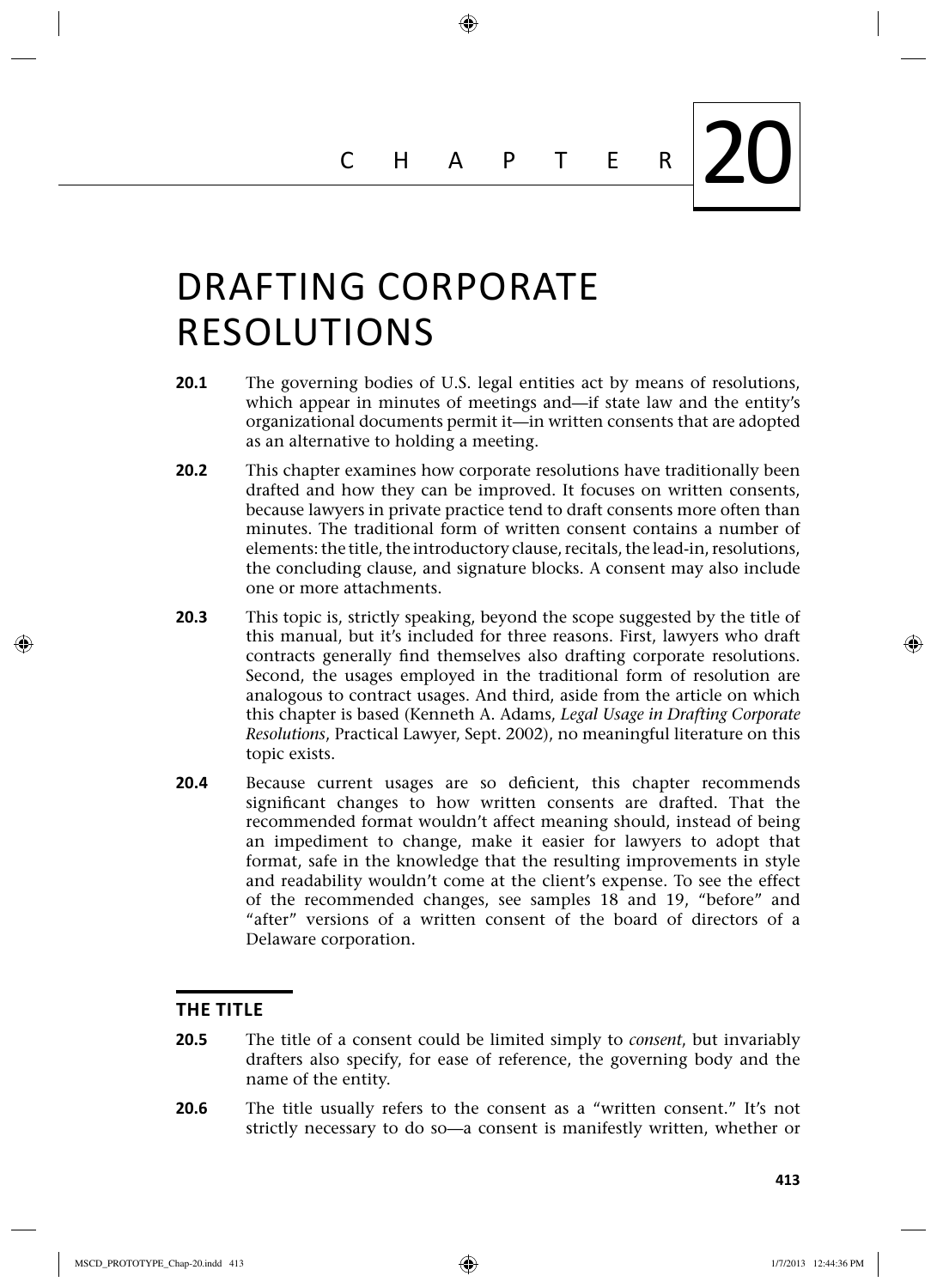not it's described as such in the title—but it serves to highlight that the resolutions were adopted by means of the statutory alternative to vote at a meeting. If a consent is unanimous or is by a sole director or shareholder, drafters usually say so in the title, although they often make the mistake of describing as unanimous a consent by a one-member governing body.

**20.7** The clearest layout for the title is to state the entity name at the top, in bold all-capitals, with underneath, in regular all-capitals, *unanimous written consent of*, followed by the governing body in question.

# **THE LEAD-IN**

- **20.8** Traditionally, consents open with a statement to the effect that the signatories are adopting the resolutions that follow. This statement is analogous to the lead-in of a contract (see 2.145).
- **20.9** A consent lead-in contains more information than a contract lead-in. For one thing, it states the capacity in which the signatories are signing the consent (as shareholders, directors, or otherwise) and what proportion of the applicable governing body they represent (all of it, a majority, more than two-thirds, or otherwise). Usually it also includes a statement that the signatories are acting by written consent in accordance with a section of whichever state law authorizes that governing body to make decisions by written consent instead of holding a meeting. This is often stated, in the alternative or in addition, as a subtitle between the title and the leadin, but you don't need to waste space by giving it such prominence, and you certainly don't need to state it twice.
- **20.10** In the lead-in, drafters also invariably state the defined term for the entity that's the subject of the consent. Given that in consents the focus is on a single entity, it's appropriate to use a generic common noun such as *the Company*. Doing so has the benefit of allowing readers to more readily distinguish that entity from any other entities that might be mentioned.
- **20.11** The traditional lead-in states that the undersigned *hereby consent to the adoption of the following resolutions*, but it's preferable to have the signatories *resolve as follows.* Because as discussed in 20.19 the best place for recitals is before the lead-in, the lead-in should contain *therefore resolve as follows* if the consent contains recitals.
- **20.12** There are three reasons for using *resolve as follows*. The first relates to structure: using the verb *resolve* in the lead-in allows you to omit it from the resolutions, which in turn permits you to format the resolutions more efficiently (see 20.20–21). The second relates to brevity: because *resolve* means "to adopt or pass a resolution," *resolve as follows* expresses in three words what the traditional formula uses nine words to convey. The third relates to clarity: the indirection of the traditional formula—requiring consent plus adoption—leads some drafters to think that one must not only consent to adoption of a resolution, but also adopt it, and so use the formula *hereby consent to the adoption of, and hereby adopt, the following resolutions*. This only makes worse an already inferior usage.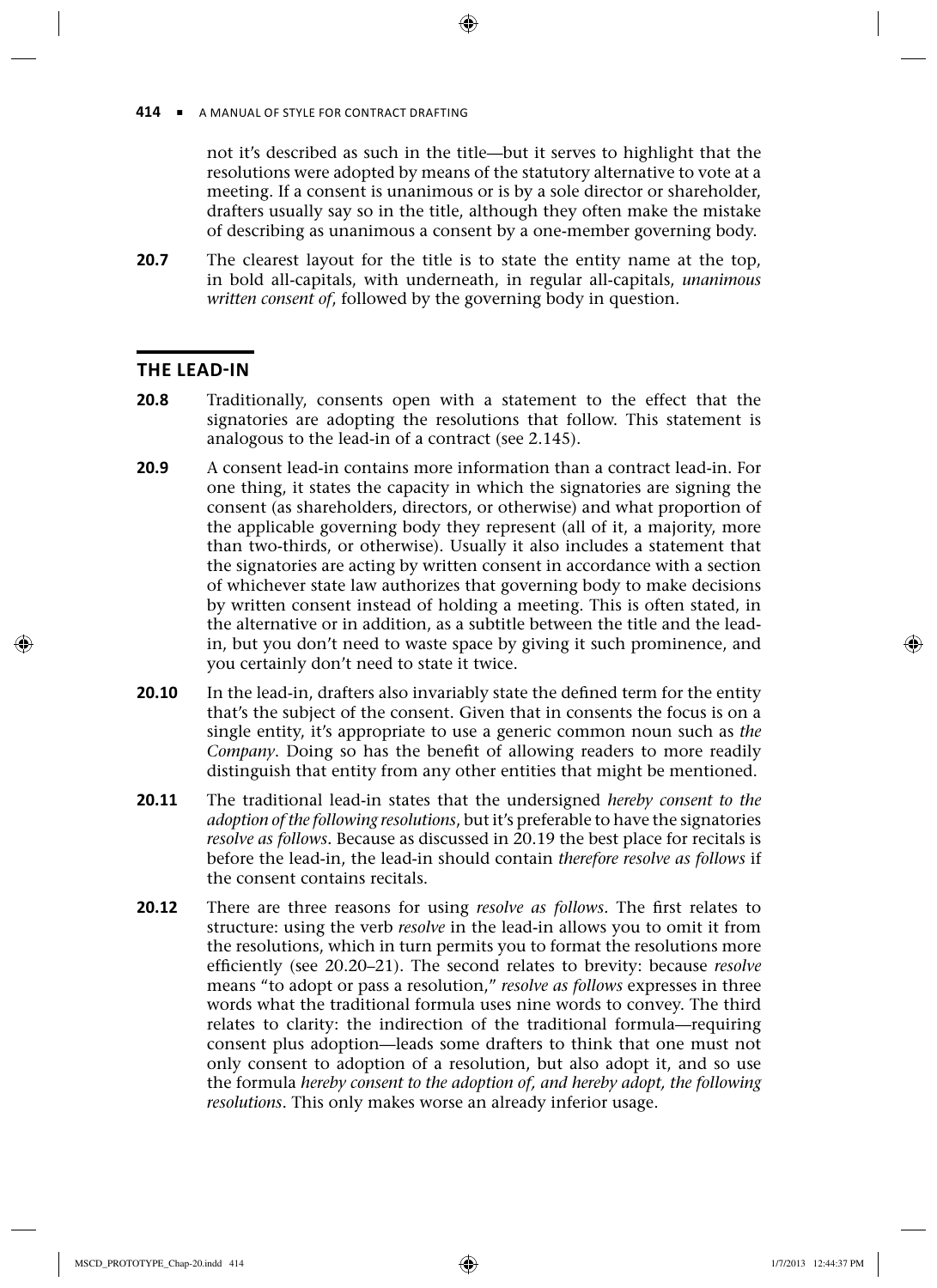- **20.13** Using the verb *resolve* in the lead-in raises the question whether for a written consent to be effective the signatories must *consent* to resolutions rather than simply *resolve*. But once one has stated that the signatories are acting by written consent, nothing in the relevant state laws requires that one use the verb *consent.* For example, section 228 of the Delaware General Corporation Law, which governs shareholders acting by consent instead of holding a meeting, simply requires that a consent "set forth the action taken without a meeting." There's no reason why that can't be accomplished by having the shareholders *resolve as follows*.
- **20.14** Many drafters would state that the signatories *do hereby resolve*. For two reasons, this is less than ideal. First, *do* used as an auxiliary in this manner is an archaism (see 3.23). Second, as discussed in 3.17, *hereby* is best omitted in language of agreement, and *resolve as follows* is analogous to language of agreement.
- **20.15** Another lead-in redundancy is a statement—often long-winded—that the resolutions were adopted as though at a meeting. This is implicit in the fact that the signatories are acting by written consent, and anyone with any questions as to the effect of a written consent can check the cited section of the applicable state statute.
- **20.16** Drafters sometimes double-space the lead-in, as well as the concluding clause, presumably with a view to distinguishing them from the resolutions. It's inefficient and distracting to do so.

# **RECITALS**

- **20.17** A consent will often contain, after the lead-in, paragraphs beginning with *whereas* in all capitals that explain the background to the resolutions. Such paragraphs are analogous to the recitals that routinely precede a contract lead-in (see 2.115), so it's appropriate to use the term "recitals" to describe them. (They're also referred to collectively as the "preamble.")
- **20.18** Using *whereas* in recitals, whether in contracts or consents, is archaic (see 2.128). One can readily distinguish recitals from resolutions without using *whereas* to signpost them.
- **20.19** A more interesting issue is where in consents you should place recitals. In contracts they're placed before the lead-in, but in the traditional form of consent they invariably follow it. Since the preferred form of lead-in and, as discussed in 20.21, the preferred form of resolution don't permit any intervening language, this requires that recitals be placed before the lead-in rather than after. This unorthodox approach is acceptable, even preferable, because it's consistent with contract usage. And it is a little anomalous to place recitals after the lead-in: the lead-in refers to the resolutions that follow, but recitals aren't resolutions.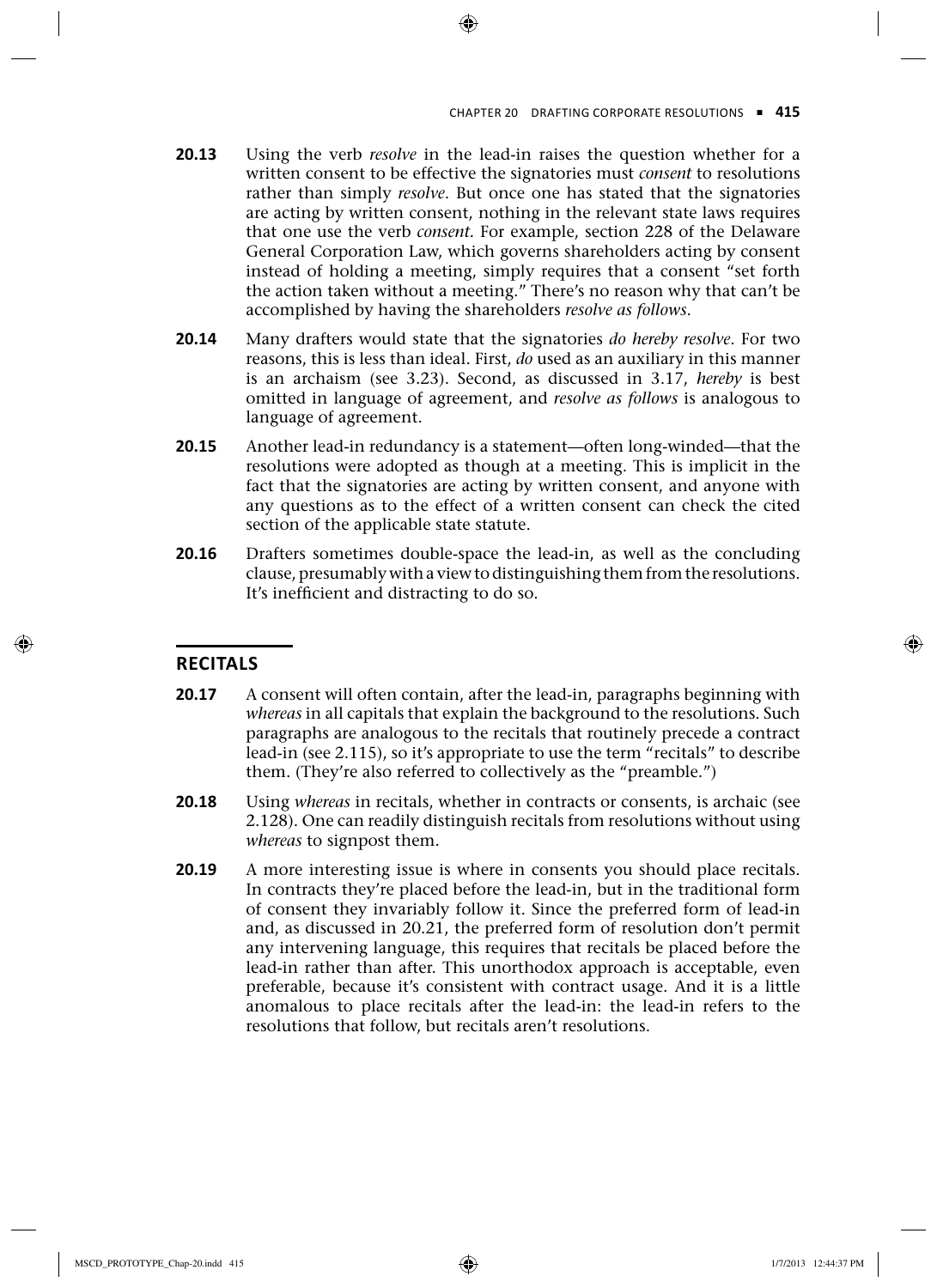# **RESOLUTIONS**

#### *Where to Place the Verb "Resolve"*

- **20.20** It has long been standard practice to introduce each recital with *resolved*, generally in all capitals. In this context, *resolved*, which is a truncated version of *it is resolved that*, constitutes language of performance (see 3.19)*.* (If a consent contains recitals, drafters often begin the first resolution with *it is therefore resolved*. And if there is more than one resolution, some drafters begin the second and subsequent resolutions with *it is further resolved*.) Legal usage should be consistent with standard English unless there are compelling reasons why it should not (see the introduction); this stilted and archaic use of *resolved* couldn't be confused with standard English.
- **20.21** There are two alternatives. One is to use, in each recital, language of agreement that is less archaic, but your options would essentially be limited to introducing each recital with *it is resolved that*. This wouldn't represent much of an improvement. A more effective solution is to modify the leadin by having the signatories *resolve as follows* rather than, say, *adopt the following resolutions*, and to eliminate *resolved* from each resolution and instead phrase it as a *that*-clause. The result is resolutions that are clearer, more economical, and more consistent with standard English.
- **20.22** *That*-clauses aren't sentences, so each resolution should end with a semicolon. Tack *and* onto the penultimate resolution and end the final resolution with a period. *That*-clauses aren't paragraphs either, so are best broken out as tabulated clauses (see 4.34), but with bullet points rather than enumeration, since little would be gained by numbering each resolution.

### **Factual Resolutions**

**20.23** Viewed from a grammar perspective, a resolution consists of a *that*-clause functioning as an object. Two main categories of verbs precede such *that*clauses, namely "factual" verbs and "suasive" verbs. Factual verbs such as *certify*, *claim*, and *declare* introduce factual information, whereas suasive verbs such as *beg*, *recommend*, and *urge* imply an intention to bring about some change in the future. Some verbs, such as *insist*, can be both factual (*I insisted that I was right*) and suasive (*I insisted that he apologize*), and in the context of corporate resolutions *resolve* can be both factual and suasive. For purposes of the following discussion, the terms "factual resolution" and "suasive resolution" are used to describe those resolutions in which *resolve* is used as a factual and a suasive verb, respectively.

#### PERFORMATIVE RESOLUTIONS

**20.24** Factual resolutions can be divided into two categories. One category is those factual resolutions that accomplish an action when the consent is signed and as such constitute language of performance. By means of performative resolutions, a governing body can fill a vacancy, select a consultant, or take any number of other actions. Here's an example: *that*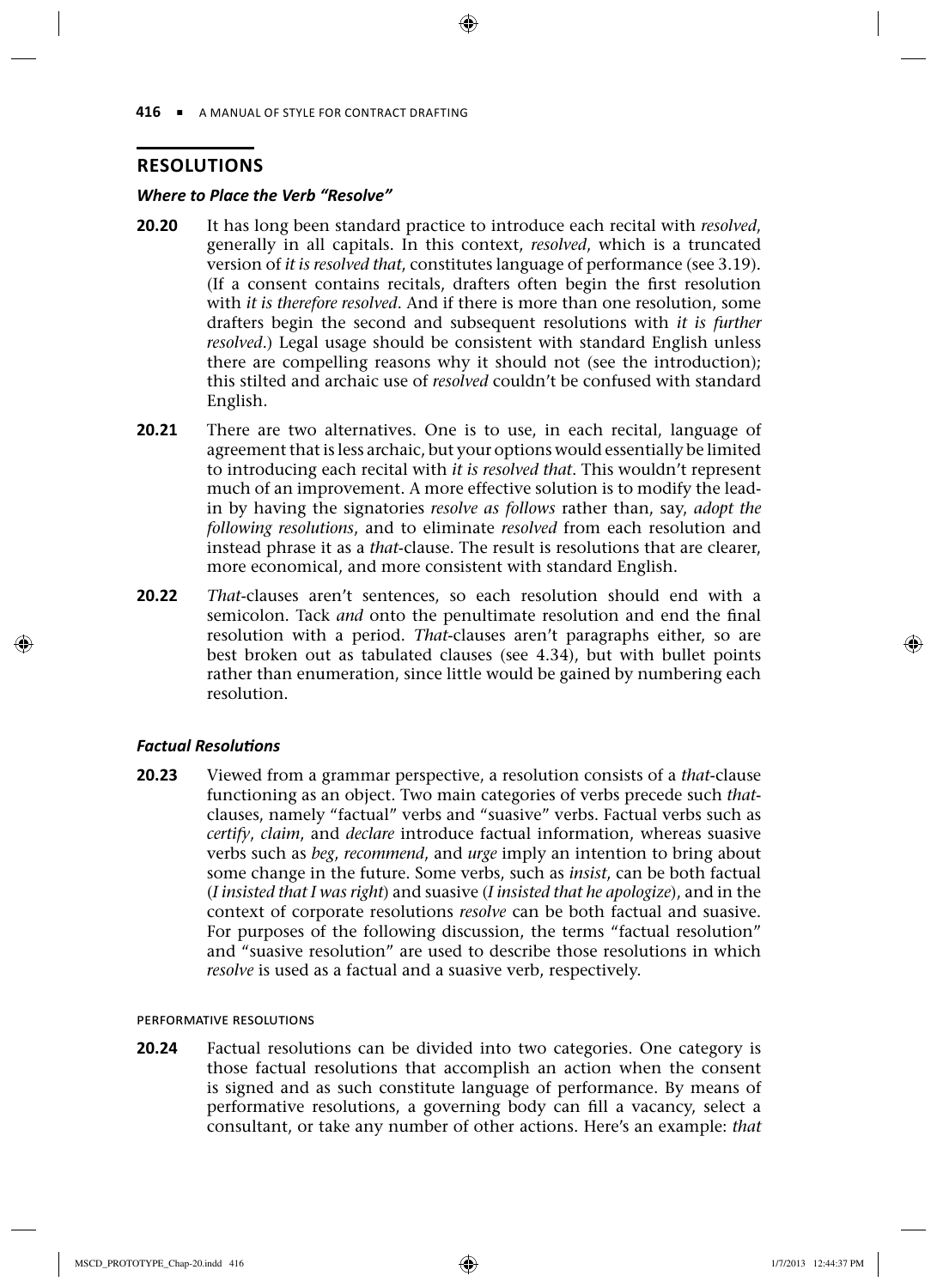*the Company hereby engages Acme Accountants LLP to act as its independent auditors*.

- **20.25** The most common performative resolutions are those that authorize an action or authorize someone to do something and those that direct someone to do something. For example, a board of directors might resolve *that each of the officers of Acme is hereby authorized to execute and deliver the Merger Agreement.* In the following discussion, such resolutions are termed "performative resolutions."
- **20.26** Drafters often in the same resolution direct *and* authorize someone to do something, but if Acme's board of directors directs Smith to sign an agreement, then by definition Smith is authorized to do so—in a resolution stating that Smith *is hereby authorized and directed*, the word *authorized* is redundant. (You can use suasive resolutions as an alternative to directing language; see 20.34–35.)
- **20.27** Also commonplace are performative resolutions that ratify an action, in other words approve it after the fact. A resolution might state that an action is *ratified, confirmed, approved, and adopted*; just *ratified* is sufficient. (Regarding redundancy in strings of words, see 1.42.)
- **20.28** It's standard advice that you should use the active voice (see 3.10), but performative resolutions are generally phrased in the passive voice. In the case of directing or authorizing resolutions, it would be pedantic to require the active voice, as in *that the undersigned hereby authorize Acme*: who is doing the authorizing or directing is never in question, and using the active voice would make this kind of resolution less concise. In the case of ratifying resolutions, which voice is preferable is a function of whether the statement of what is being ratified is succinct. If it requires a couple of lines or more, you might want to use the active voice (*that the undersigned hereby ratify*), because the passive voice would result in the verb being rather awkwardly tacked on at the end.
- **20.29** Just as it's appropriate to use *hereby* in language of performance in contracts (see 3.20), it's also appropriate to use *hereby* in performative resolutions. In a resolution stating *that each of the officers of Acme is hereby authorized to execute and deliver the Merger Agreement*, the word *hereby* serves to make it clear that it's through the resolution that the officers derive their authority.

#### OTHER FACTUAL RESOLUTIONS

- **20.30** The other category of factual resolutions consists of resolutions that don't accomplish an action. There are three kinds:
- **20.31** First, those resolutions that reflect a value judgment made by the signatories—for example, *that it is in the best interests of Acme to enter into the Merger Agreement*. Such resolutions are analogous to statements that, in a contract, would be included in the recitals.
- **20.32** Second, those resolutions that state facts—for example, a resolution that, after authorizing Acme to issue certain shares, states that upon issuance *the Shares will be validly issued, fully paid, and nonassessable shares of Acme*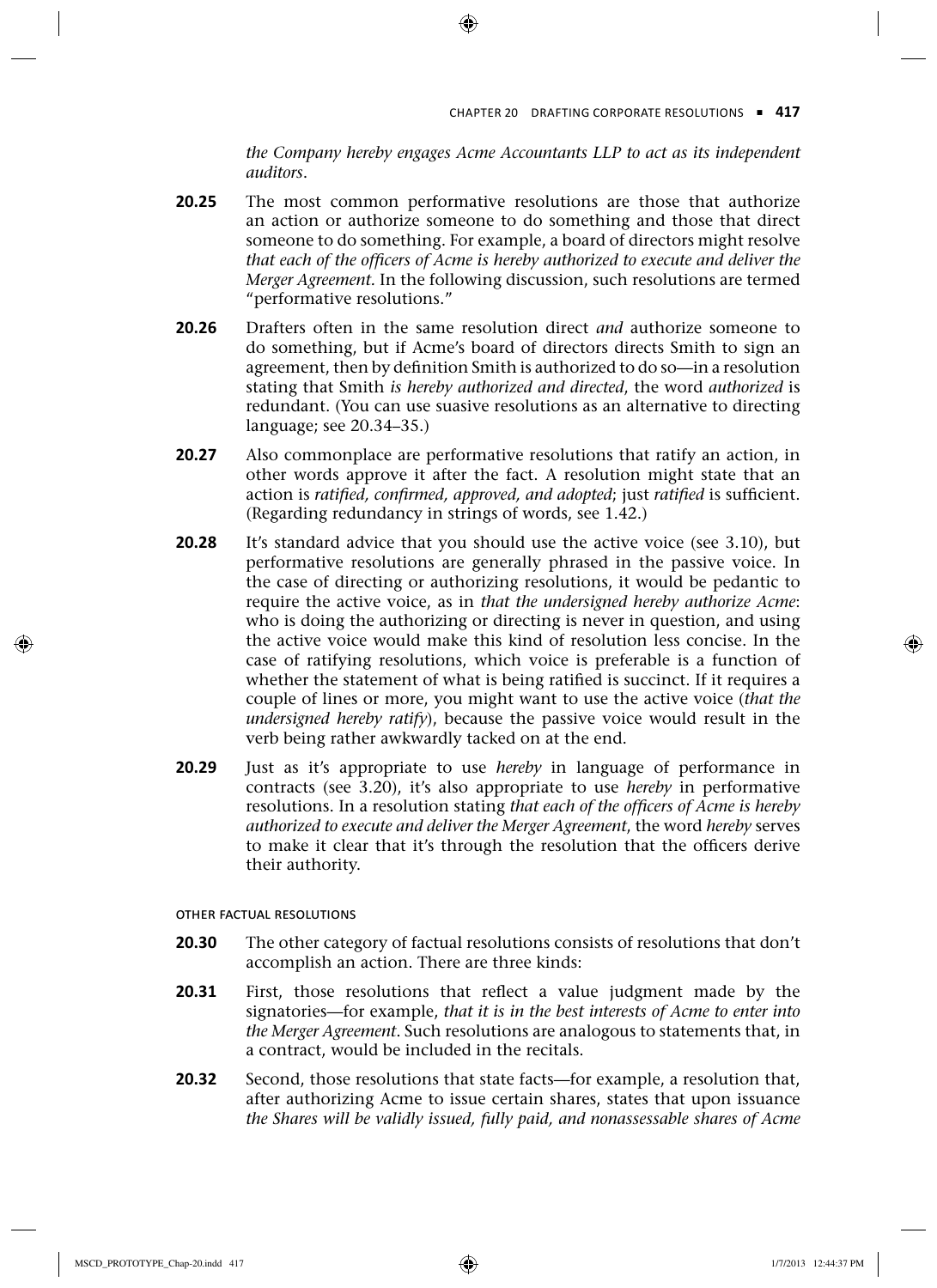*common stock*. Such resolutions are analogous to statements of fact in a contract, which are a form of language of declaration (see 3.273).

**20.33** And third, those resolutions that reflect rules implemented by the signatories—for example, *that the fiscal year of the Corporation ends on December 31 of each year*. Such resolutions are analogous to language of policy (see 3.240).

#### **Suasive Resolutions**

- **20.34** A suasive resolution allows consent signatories to express that they intend a specified action to take place in the future. When a suasive verb is followed by a *that*-clause, as is the case in suasive resolutions, standard usage requires that one use in the *that*-clause either the putative *should* (We demanded that she *should* leave) or the mandative subjunctive mood (We demanded that she *leave*). A third possibility, using the indicative mood (We demanded that she *leaves*), is largely restricted to British English. The putative *should* is appropriate if you are referring to another person over whom you have no control, but it doesn't make sense for purposes of corporate resolutions. Consequently, the mandative subjunctive is the best option for U.S. drafters. A resolution *that Acme issue to Jones 1,000 shares of Series A preferred stock* represents a clear expression of intent. The verb *issue* is in the mandative subjunctive (the indicative would be *issues*). Because suasive resolutions don't serve to memorialize an action that's concurrent with the signing of the consent, you shouldn't use *hereby* with suasive resolutions.
- **20.35** Instead of suasive resolutions, you could use factual resolutions (or, more specifically, performative resolutions) to express an intention to bring about change in the future. For example, as an alternative to the resolution stated immediately above, you could resolve *that Acme is hereby directed to issue to Jones 1,000 shares of Series A preferred stock*. This formulation is equally effective, but a little less economical.
- **20.36** More often than not, drafters have a board of directors resolve that each officer of the corporation *be, and hereby is, authorized*. (Some drafters insist on expending a few additional words to convey the same meaning by having the board resolve that the officers of the corporation *be, and each of them hereby is, authorized*.) This bizarre usage has *resolve* acting as both a factual and a suasive verb: *be authorized* is in the mandative subjunctive and is consistent with use of *resolve* as a suasive verb; *is authorized* is in the indicative and is consistent with use of *resolve* as a factual verb. This results in an inherent contradiction: if you are, by means of a performative resolution, conferring authority on someone, it makes no sense in that same resolution to use suasive language to convey an intention to authorize that person at some time in the future. You should use only performative resolutions to confer authority. Drafters also use this inappropriate dual structure with directing and ratifying performative resolutions, and the same analysis applies.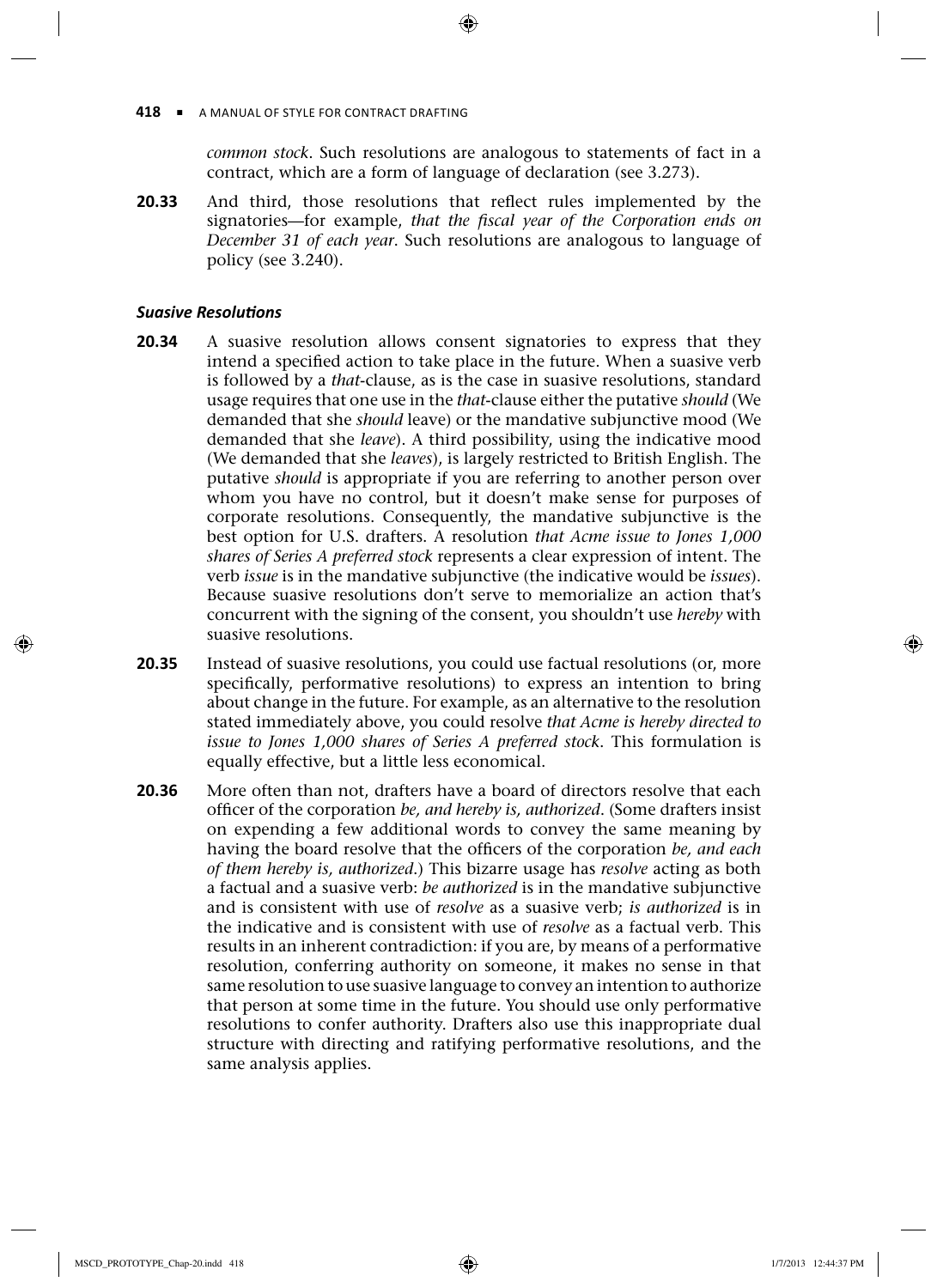#### *Don't Use Language of Obligation*

**20.37** Don't use *shall* or the other main verb of language of obligation, *must* (see chapter 3), in resolutions, as resolutions don't serve to impose obligations. Drafters nevertheless often use *shall* in policy resolutions—for example, "the fiscal year of the Corporation *shall end* [read *ends*] on December 31 of each year*.*" In addition, *shall* is often used to express future time, even when standard usage would require use of the present tense—for example, "all such expenses as the officers of the Company *shall determine* [read *determine*] to be necessary or appropriate." (See 3.336.)

## **THE CONCLUDING CLAUSE**

**20.38** After the resolutions and before the signatures is a statement as to when the consent is being signed. By analogy to contracts, one can refer to this statement as the "concluding clause."

#### *Wording*

- **20.39** Most concluding clauses use some variation on the following format: *IN WITNESS WHEREOF, the undersigned have duly executed this Unanimous Written Consent on the 3rd day of February, 2013.* This format has a number of shortcomings:
	- *IN WITNESS WHEREOF*, like *WHEREAS*, is archaic (see 5.22).
	- *The undersigned* is sufficiently cumbersome that this is one context where it's better to use the passive voice and exclude the *by*-agent (*the undersigned*) (see 3.13).
	- *Execute* is jargon; *sign* is simpler (see 5.9–13).
	- It seems odd to have the signatories assert in the concluding clause that they have signed the consent, given that the signature blocks don't precede that assertion, but follow it. Instead of the present perfect (*has been signed*), use the present progressive (*is being signed*). (See 5.15–16 for a discussion of this issue with respect to the concluding clause of contracts.)
	- A consent is not enhanced by having signatories affirm that they are *duly* signing it (in other words, signing it in accordance with legal requirements), as opposed to simply signing it.
	- Nothing is gained by reiterating that the consent is unanimous and written. And you don't need to use a capital *C* in *consent*, as it refers to a category of document rather than the title of a work (see 17.21).
	- The format the *3rd day of February, 2013* is a long-winded and oldfashioned way to express dates (see 2.30).
- **20.40** Given these objections, the recommended form of concluding clause is as follows: *This consent is being signed on February 3, 2013*.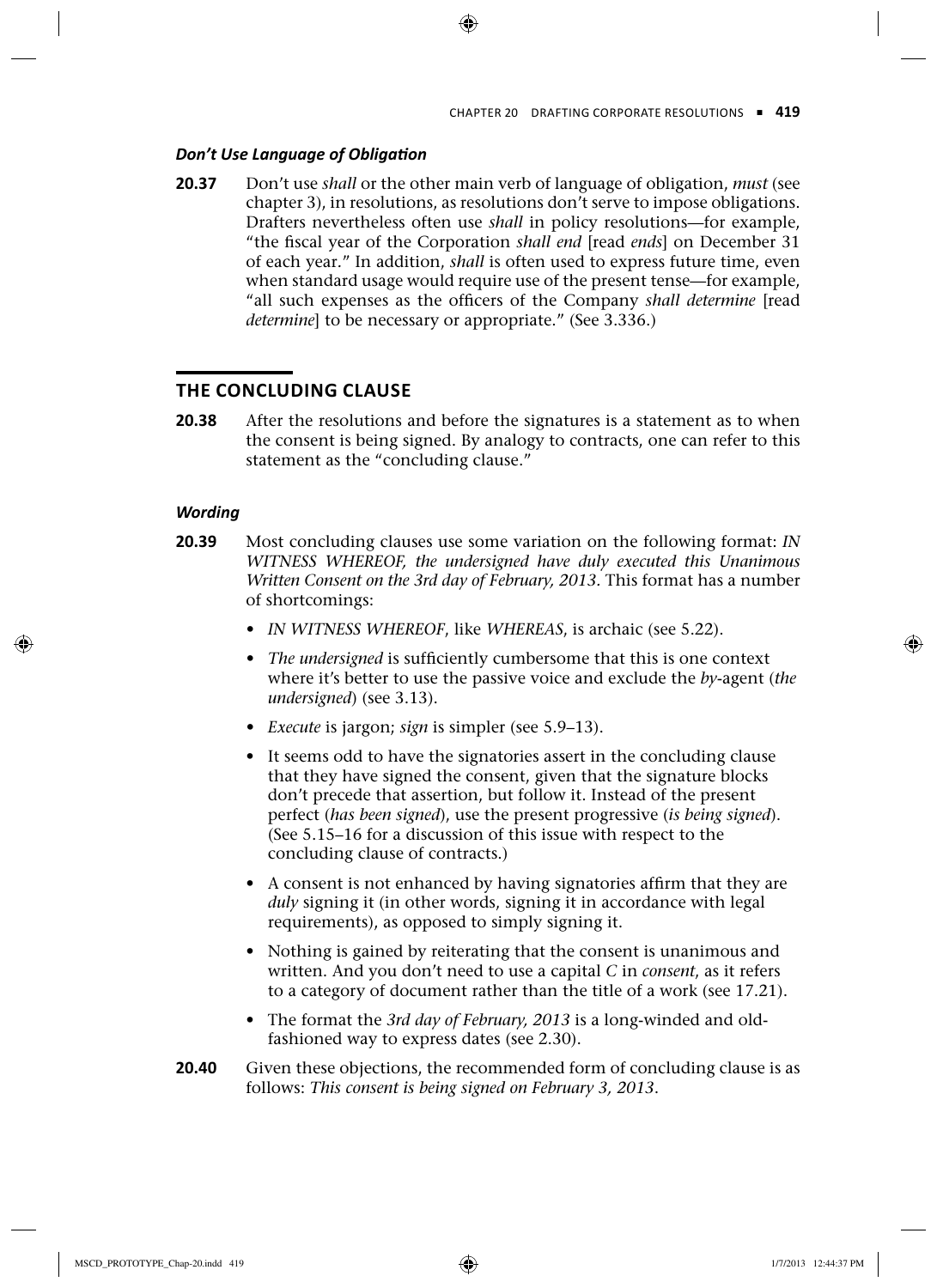## *What Date to Use*

- **20.41** Section 228(c) of the Delaware General Corporation Law requires that every written consent "bear the date of signature of each stockholder or member who signs the consent." The date of a consent is significant because a consent is effective only if no later than 60 days after the date of the earliest dated consent a number of consents sufficient to take the corporate action in question have been delivered to the company. Use of an *as of* date (see 2.33) or a preprinted date other than the date of signing is inconsistent with section 228(c), in that giving a consent a date later than the date it was actually signed could serve to circumvent the 60-day time limit.
- **20.42** This was confirmed by the holding of the Delaware Court of Chancery in *H-M Wexford LLC v. Encorp, Inc.*, 832 A.2d 129 (Del. Ch. 2003). In this case, the plaintiff claimed that a consent signed by certain shareholders was invalid because the shareholders hadn't dated the consent—instead, each consent bore the same preprinted date. The defendants argued that because there was no question that the consents had been delivered within the 60-day period, how the consents were dated was of no significance.
- **20.43** The court disagreed. It noted that under section 228(c), for a consent to be valid it has to bear the date of signature of each shareholder. The court also noted that although in this case it might be possible to determine whether the consents had been delivered within the 60-day limit, that would not always be the case, so the date requirement must be strictly enforced. The court refused to dismiss the plaintiff's claim.
- **20.44** The court suggested that there were two potential problems with the way the consents in question were dated. First, each signature was not individually dated. (The court stated that "The defendants do not dispute that the signers did not individually date their Consents.") And second, the one date that was on the consent was preprinted.
- **20.45** But as a matter of semantics, you should be able to satisfy the section 228(c) requirement that a consent "bear the date of signature" by having one date on the consent, as long as it's the date when all shareholders signed. Furthermore, as long as it's the actual date of signing, a date that's preprinted shouldn't be any less satisfactory than a handwritten date. But not using a preprinted date would reduce the risk of anyone's questioning whether the date on a consent was the date it was signed.
- **20.46** Note that if shareholders sign a consent on different dates and two or more of them sign the same piece of paper, you would need to include a separate date for each signature line. But if they sign counterpart copies, you could make do with the one date at the bottom, with a blank day, or day and month, or day and month and year, that each signatory would fill in by hand.

### *Counterparts*

**20.47** Many consents include, as part of the concluding clause or as a separate paragraph preceding it, a statement that the consent may be signed in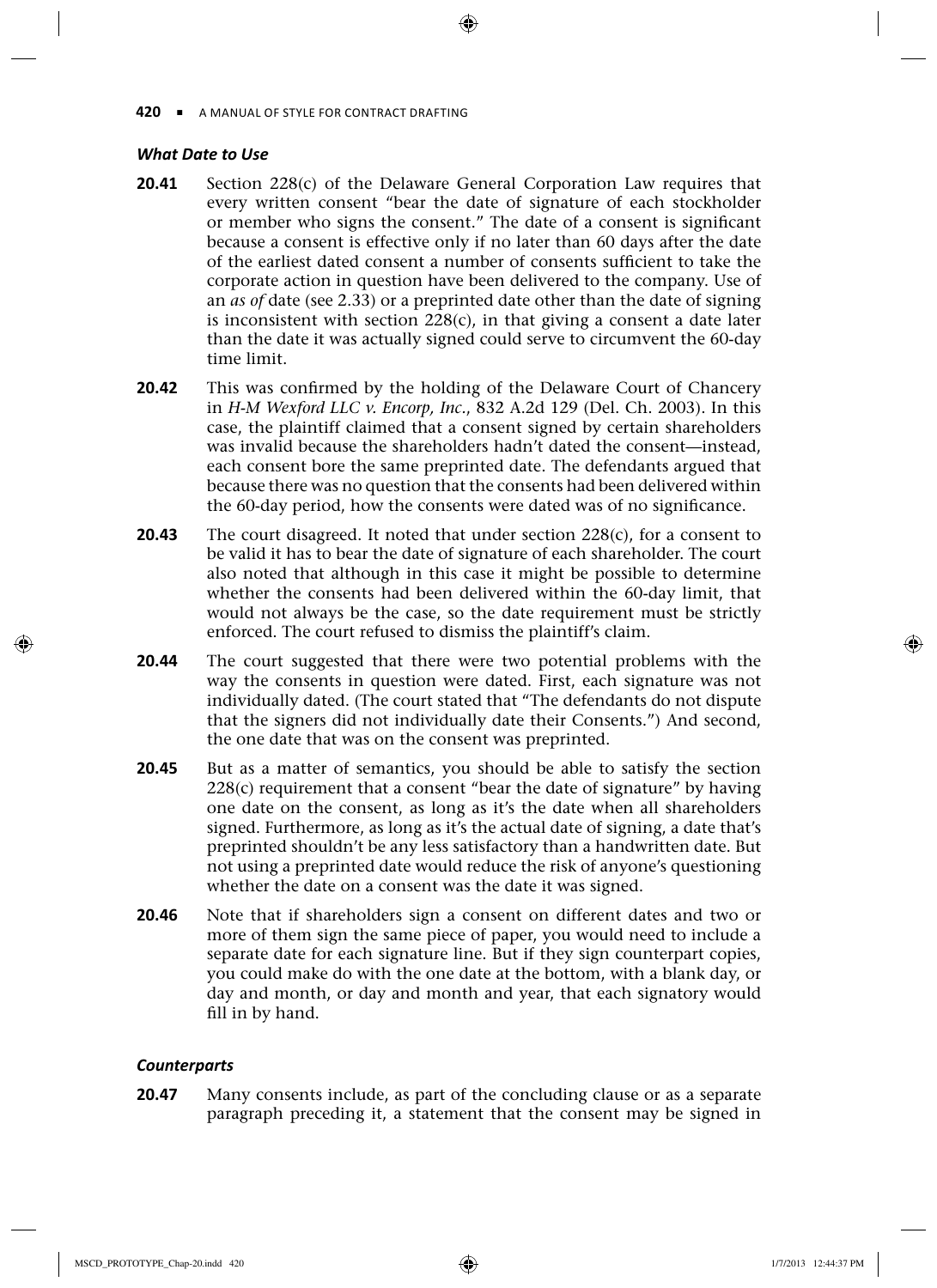two or more counterparts that together constitute "one and the same" consent. Such statements are unnecessary—even absent such a statement a consent with counterpart signatures would be effective unless the entity's organizational documents prohibit counterpart signatures. Nothing in the Delaware General Corporation Law brings into question the effectiveness of counterpart signatures to written consents. Stating that one can validly deliver counterpart signature pages by fax is also unnecessary, at least in Delaware, given that section 228(d)(2) of the Delaware General Corporation Law provides that a fax copy of a consent is as effective as an original.

## **THE SIGNATURE BLOCKS**

**20.48** Each signature block consists of a signatory's name accompanied by a signature line. The conventions used are essentially the same as those used for contract signature blocks (see 5.24), except that when all signatories are individuals, it's appropriate to state each signatory's name in initial capitals rather than all capitals.

### **ATTACHMENTS**

- **20.49** When in a consent a governing body authorizes or directs an entity to enter into an agreement, or ratifies entry into an agreement, a copy of the agreement is often attached to the consent as an exhibit. If the consent authorizes or directs entry into the agreement, the exhibit could be the final form of the agreement, but often it's a draft, in which case the consent will usually authorize entry into the agreement in the form attached together with such changes as are acceptable to the officers or one or more named officers.
- **20.50** But it's best to avoid attaching contracts to consents, as doing so generally results in an unnecessarily bulky and cluttered minute book. Instead, if the document that would have been attached is a draft, you can identify it by referring to the date that it was distributed to the governing body in question (whether by e-mail or otherwise), and retain, or make sure the company retains, a set of those drafts in files.
- **20.51** When a consent authorizes officers to negotiate any changes to an approved draft that are acceptable to them, the consent will often state that execution and delivery of the agreement containing any such changes will serve as conclusive evidence that those changes were acceptable to the officers. Presumably the intention is to prevent any after-the-fact debate as to whether a particular change had in fact been accepted by the officers, as opposed to having been overlooked. Sometimes such consents refer to execution and delivery serving as conclusive evidence of approval of those changes by the governing body adopting the consent. That's a mistake, as the consent doesn't require the governing body to approve any changes.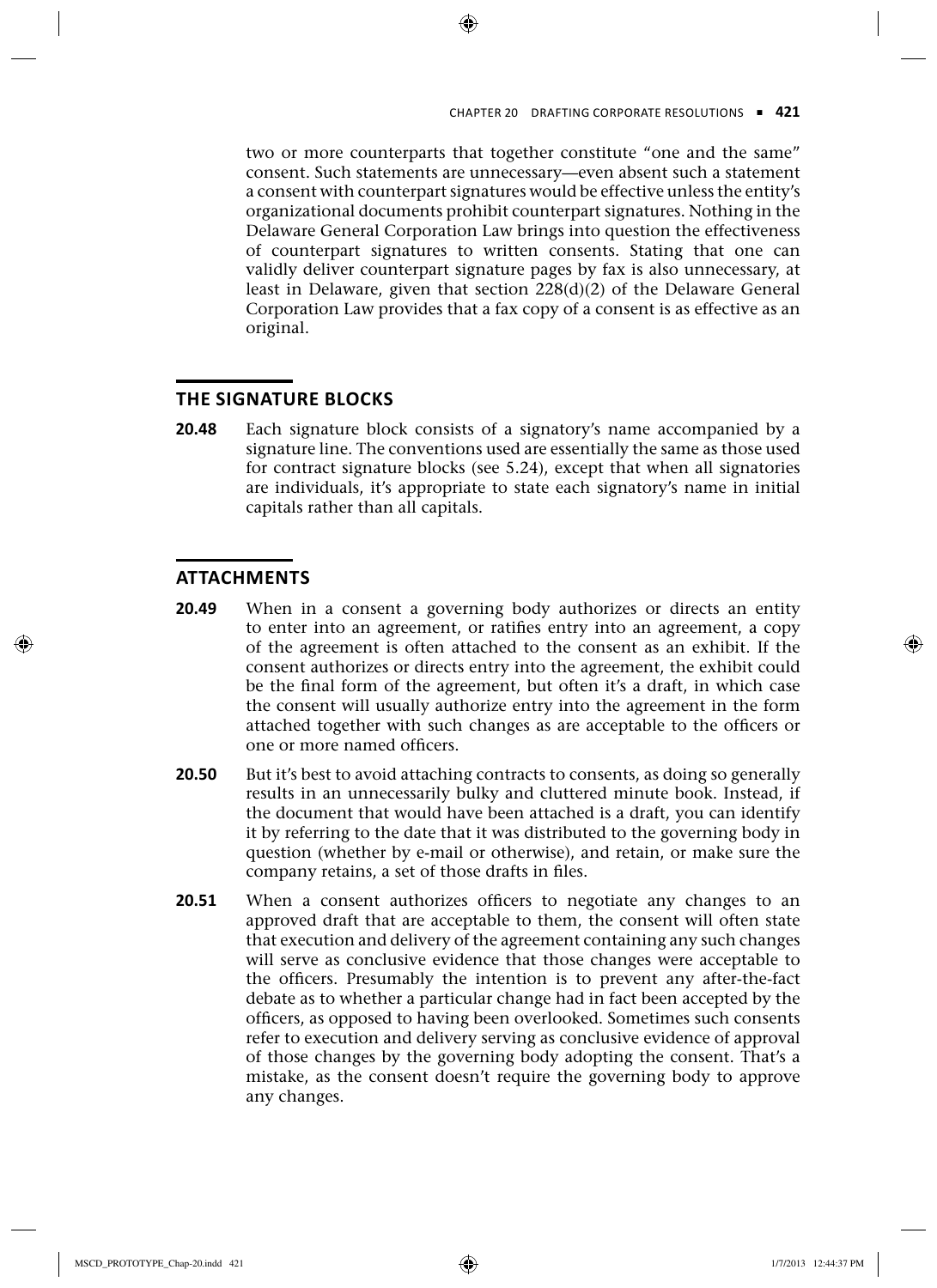## **A SAMPLE WRITTEN CONSENT, "BEFORE" AND "AFTER"**

**20.52** To give a sense of the overall effect of the approaches recommended in this chapter, samples 18 and 19 represent "before" and "after" versions of a simple written consent of the board of directors of a Delaware corporation. The "before" version incorporates many widely accepted usages; the "after" version is the result of revising the "before" version in accordance with recommendations contained in this chapter and other more general recommendations contained elsewhere in this manual.

#### **SAMPLE 18 "BEFORE" VERSION OF WRITTEN CONSENT**

**UNANIMOUS WRITTEN CONSENT OF THE BOARD OF DIRECTORS OF ACME TECHNOLOGIES, INC.**

**Pursuant to Section 141(f) of the General Corporation Law of the State of Delaware**

 The undersigned, constituting all the members of the Board of Directors of Acme Technologies, Inc., a Delaware corporation (the "Company"), acting by written consent in lieu of a meeting pursuant to section 141(f) of the General Corporation Law of the State of Delaware, hereby consent to the adoption of the following resolutions as though adopted at a meeting duly called and held with a quorum being present and acting throughout:

 **WHEREAS,** on January 21, 2013, the Company entered into a letter of intent with Dynamic Research, Inc. ("Dynamic"), a company developing global-positioningsatellite technologies, to purchase preferred stock representing a 35% ownership interest in Dynamic; and

 **WHEREAS,** the Company has investigated Dynamic's operations, technologies and corporate governance and has not uncovered any information to indicate that the Company should not consummate this transaction;

 **NOW, THEREFORE, IT IS RESOLVED,** that the Company's execution of the letter of intent be, and it hereby is, ratified;

 **RESOLVED,** the Company be, and hereby is, authorized and directed to enter into and to perform its obligations under the Preferred Stock Purchase Agreement between the Company and Dynamic substantially in the form attached hereto as Appendix A, and those ancillary agreements provided for therein to which the Company is a party, each with such changes, if any, as shall be acceptable to the officers of the Company in their sole discretion, execution and delivery of those documents by the Company to be conclusive evidence of the approval of Board of Directors of the Company; and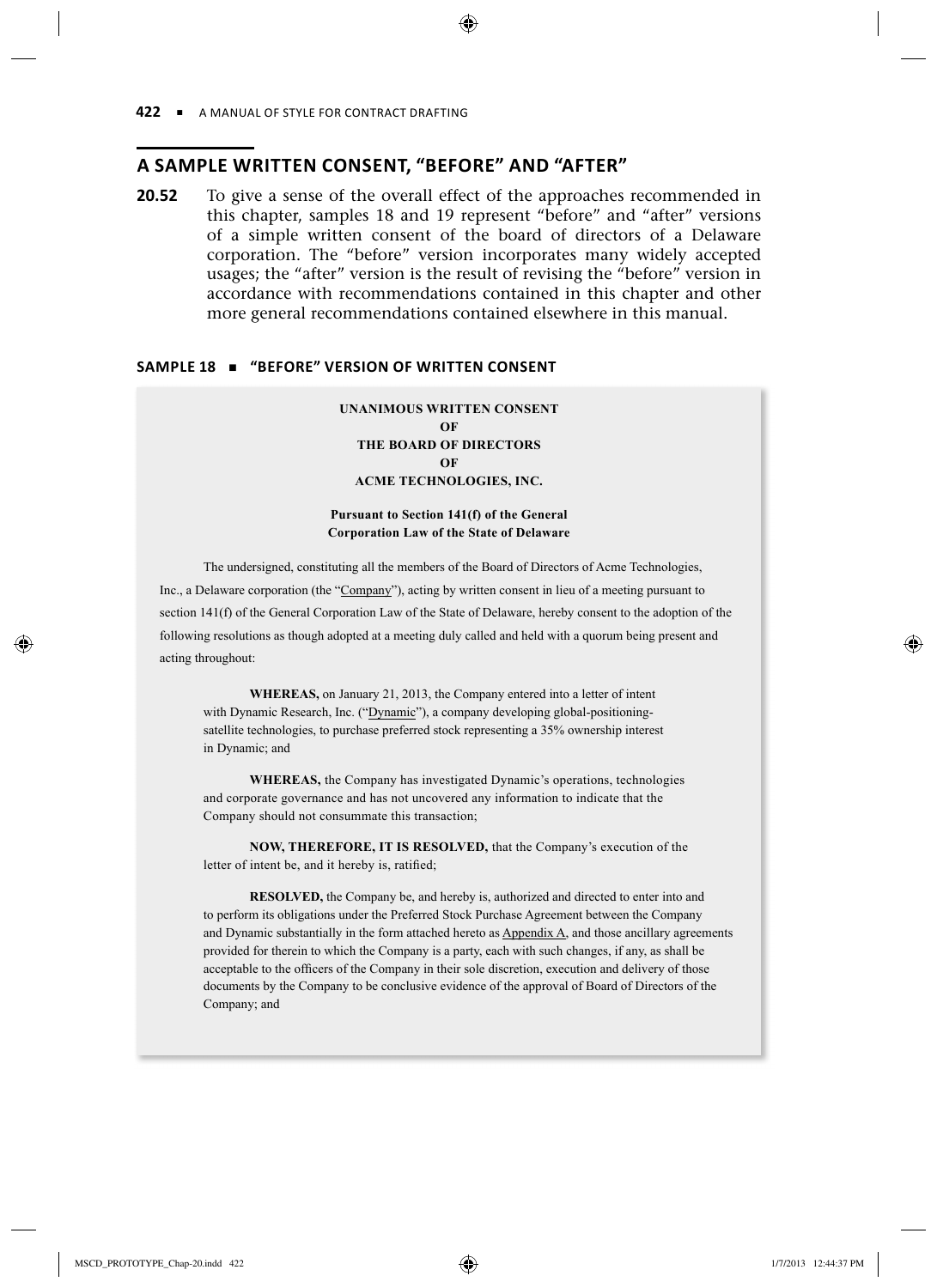**RESOLVED,** that the officers of the Company be, and each of them hereby is, hereby authorized to execute and deliver on behalf of the Company all such further documents, certificates, and instruments, to take on behalf of the Company all such further actions, and to pay on behalf of the Company all such expenses as the officers of the Company shall determine to be necessary or desirable in order to carry out the foregoing resolutions, the execution and delivery of any such documents, certificates, and instruments, the taking of any such actions, and the payment of any such expenses to be conclusive evidence of the approval of the Board of Directors of the Company.

This Unanimous Written Consent may be executed in two or more counterparts, each of which shall be deemed an original instrument, but all such counterparts shall together constitute for all purposes one and the same instrument.

 **IN WITNESS WHEREOF,** the undersigned have duly executed this Unanimous Written Consent on the 18th day of February, 2013.

\_\_\_\_\_\_\_\_\_\_\_\_\_\_\_\_\_\_\_\_\_\_\_\_\_\_\_\_\_\_\_\_\_\_\_\_\_\_\_\_\_ John Doe

Robert Roe

Jane Doe